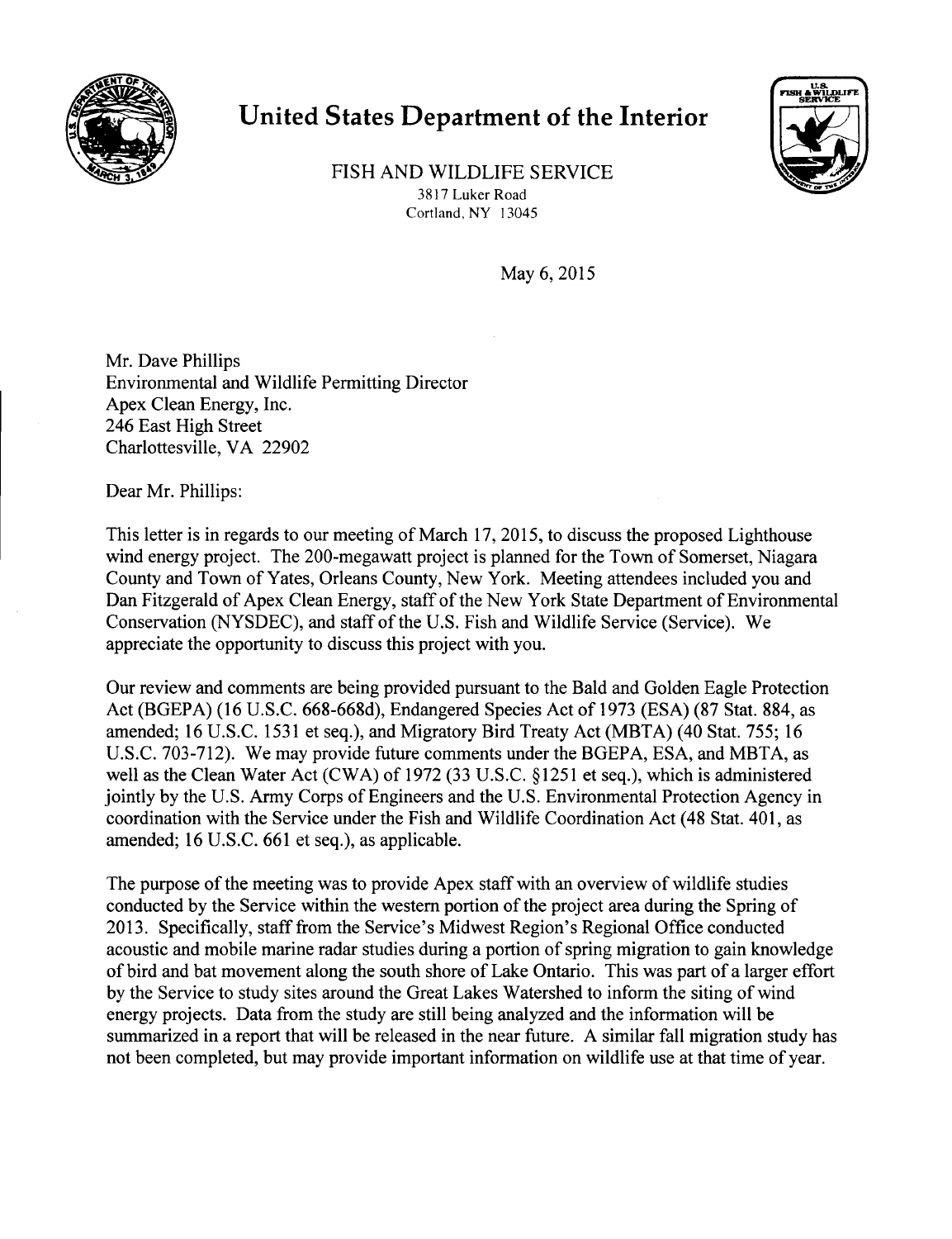The Service indicated during the meeting that the preliminary review of the radar data shows very large scale movement of wildlife, most notably birds and bats flying north toward the project area during migration. However, upon approaching Lake Ontario, many of the individuals tum east and follow the shoreline rather than crossing the lake. This west to east movement would force them to fly through the wind turbines that are proposed parallel to the shoreline. This increases their potential exposure and risk if wind turbines were built within this area. Furthermore, the data indicate that those nocturnal migrants who approach the shoreline at dawn tend to "fall out" of the sky, looking for areas where they can stop to rest and feed until migration resumes the following evening. In the case of passerines, this could be a variety of habitats such as wooded areas, wetlands, and stream corridors. However, for waterfowl this could include open land such as pastures and crop fields as well as wetlands or the lake. This behavior of landing in and near the lake shoreline may put their path of flight from higher altitudes down to ground level and back each day directly through the rotor swept zone of wind turbines constructed in the project area, also increasing the risk of collision.

To study the wildlife in the project area, Apex has prepared a plan titled *Avian and Bat Study Plan for the Proposed Lighthouse Wind Project* (Plan). This Plan includes monitoring bald eagle *(Haliaeetus leucocephalus)* movement, migrant raptor movement, breeding bird surveys, bat acoustic monitoring, threatened and endangered species habitat surveys, and winter raptor surveys. The following are our comments on the Plan.

## Bald Eagles

Bald eagles are known to use the project area during spring and fall migration and also during the winter for roosting. Bald eagle surveys were started in December 2014 after consultation with the Service and NYSDEC on the study protocol, and will continue for one full year in accordance with the 2007 National Bald Eagle Management Guidelines. This document, which can be found at http://www.fws.gov/northeast/ecologicalservices/eagle.html, was developed to assist with project planning and to minimize impacts to bald eagles. Measures to conserve eagles and their habitat have also been provided in guidance developed by the Service (for more information see http://www.fws.gov/windenergy/eagle guidance.html). Please note that since the surveys have started, an active bald eagle nest has been observed in the project area. We recommend you contact NYSDEC staff in their Region 9 Office (Anne Rothrock; phone number 716-372-0645) for more information on this nest. Given that a nest was recently found in the project area, additional monitoring may be needed. Following the collection of the bald eagle surveys, the Service recommends that a meeting be held to discuss the results and potential risk to this species.

Bald eagles are no longer federally-listed under the ESA; however, bald eagles, along with their foraging and winter roosting habitat, remain protected pursuant to the BGEPA. Any take' and/or disturbance of bald and golden eagles *(Aquila chrysaetos)* is strictly prohibited under this Act.

<sup>&</sup>lt;sup>1</sup> The Act provides criminal penalties for persons who "take, possess, sell, purchase, barter, offer to sell, purchase or barter, transport, export or import, at any time or any manner, any bald eagle ... [or any golden eagle], alive or dead,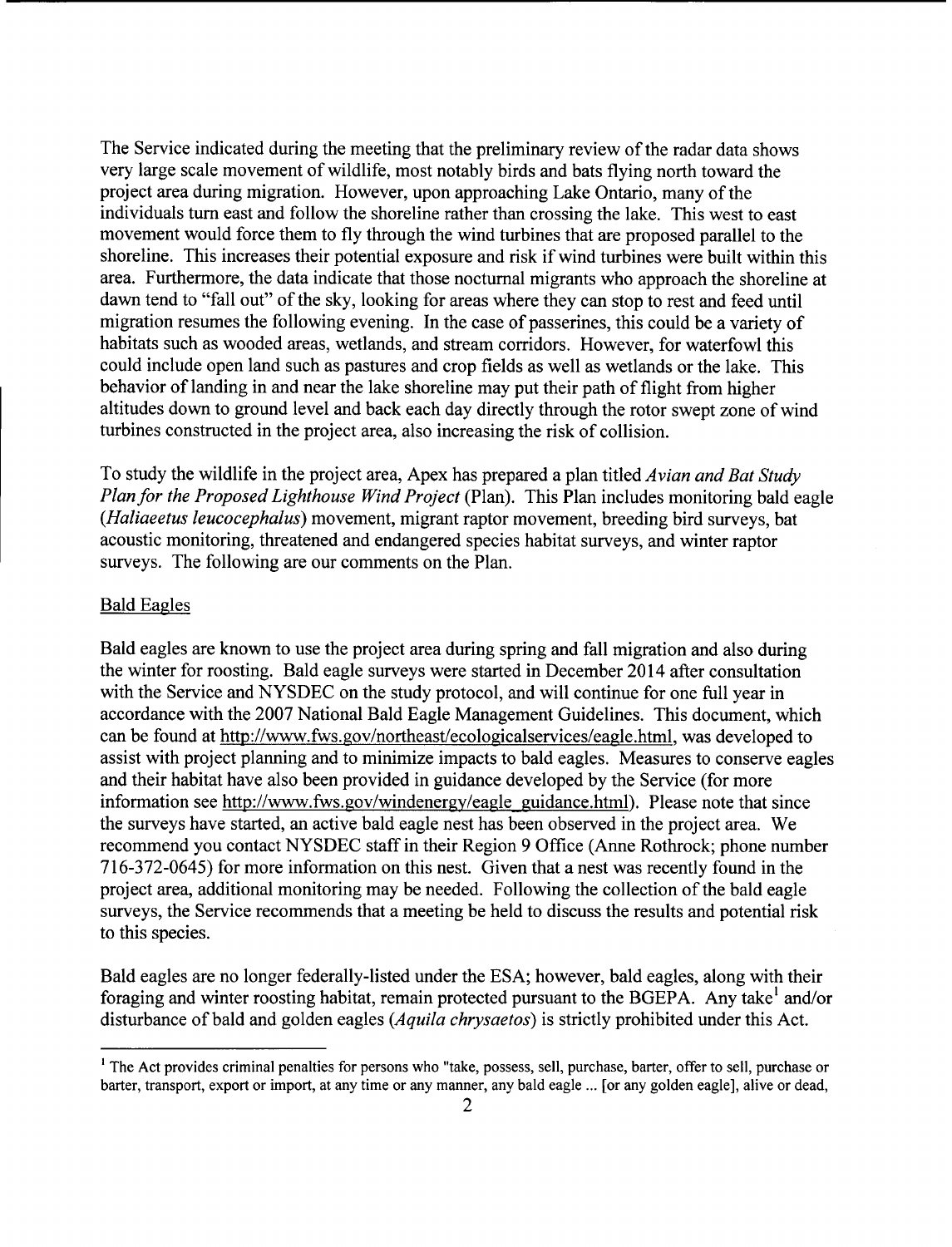## Migratory Raptors

A migratory raptor survey will be conducted by Apex at 12 locations from March to early December. We previously requested that in addition to the data noted in the Plan, that the altitude of flying birds be recorded during these surveys. It should be noted with this and other seasonal surveys that weather conditions can greatly affect timing and location of wildlife movement. Therefore, one survey year may not be sufficient to document the temporal and spatial variation of wildlife use in the project area and additional surveys may be required.

------- -- - - ------ ----

## Breeding and Migratory Birds

For breeding bird surveys, the Plan indicates the size of the transects used, but not the number of transects. This should be added to the Plan. We recommend breeding bird surveys be completed along transects at 50 meter intervals for a period of at least 5 minutes. The transects should be established in both the project area and control areas to establish baseline conditions. These surveys should be replicated at least three times during June. If the project is built, all transects should be resurveyed to determine any potential displacement effects. It is predicted that most of the project turbines will be constructed in open fields and consequently where the transects are proposed. However, as we stated above, the forest, shrub and riparian habitats are important as well and these areas should be surveyed too.

It appears that the proposed project may affect species under the Service's jurisdiction pursuant to the MBTA. Migratory birds, such as waterfowl, passerines, and raptors are Federal trust resources and are protected by provisions of the MBTA. The Service is the primary Federal agency responsible for administering and enforcing the MBTA. This Act prohibits the taking, killing, possession, transportation, and importation of migratory birds, their eggs, parts, and nests except when specifically authorized by the Service. The word "take" is defined as "to pursue, hunt, shoot, wound, kill, trap, capture, or collect, or attempt to pursue, hunt, shoot, wound, kill, trap, capture, or collect." The unauthorized taking of birds is legally considered a "take" under the MBTA and is a violation of the law. Neither the MBTA nor its implementing regulations, 50 CFR Part 21, provide for permitting of "incidental take" of migratory birds that may be killed or injured by wind projects. However, we recognize that some birds may be killed at structures such as wind turbines even if all reasonable measures to avoid it are implemented. Depending on the circumstances, the Service's Office of Law Enforcement may exercise enforcement discretion.

or any part, nest, or egg thereof." The Act defines "take" as "pursue, shoot, shoot at, poison, wound, kill, capture, trap, collect, molest or disturb." "Disturb" means: "to agitate or bother a bald or golden eagle to a degree that causes, or is likely to cause, based on the best scientific information available, 1) injury to an eagle, 2) a decrease in its productivity, by substantially interfering with normal breeding, feeding, or sheltering behavior, or 3) nest abandonment, by substantially interfering with normal breeding, feeding, or sheltering behavior."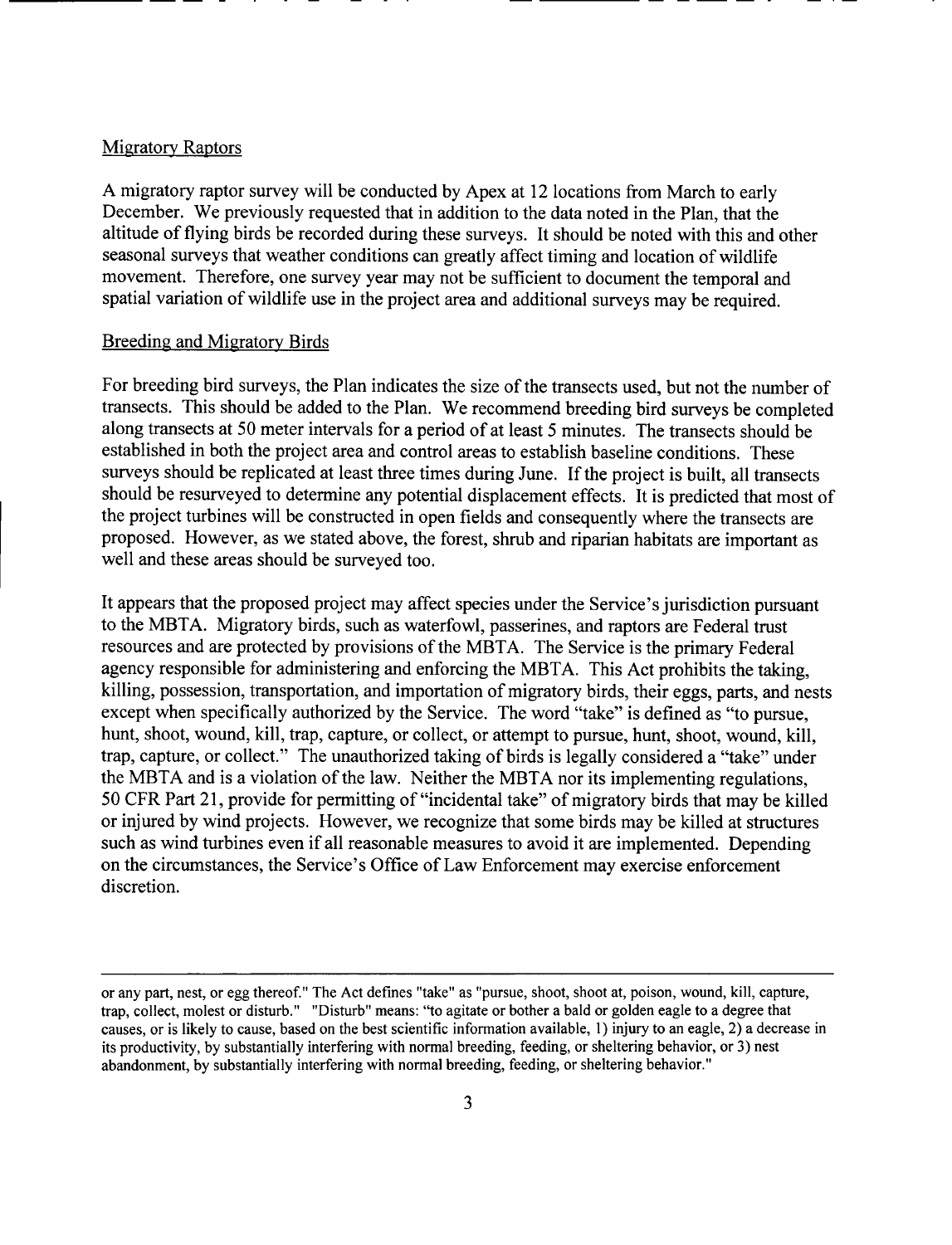Apex has proposed to use two acoustic detectors mounted on one meteorological tower in the project area to collect bat calls. One detector will be mounted at 3 meters above ground level, but the height of the other detector is not provided. No information is provided on the software to be used to screen the calls. We find that the protocol lacks sufficient details and should be revised. The bat acoustic surveys proposed for the project area should follow the 2015 Range Wide Indiana Bat Summer Survey Guidelines (April 2015) and can be found at http://www.fws.gov/midwest/Endangered/mammals/inba/inbasummersurveyguidance.html. Once the survey protocol has been revised, we recommend that Apex submit a copy to the NYSDEC and the Service for review.

Acoustic data was gathered by the Service in the Spring of 2013, but has not yet been provided to our office. We believe this could be important information particularly in light of the recent (April 2, 2015) listing of the Northern long-eared bat *(Myotis septentrionalis)* (NLEB) as a threatened species under the ESA. Additional information regarding NLEB can be found at (http://www.fws.gov/midwest/endangered/mammals/nlba/index.html). This species, which was previously documented in Niagara County, has been observed at the Iroquois National Wildlife Refuge approximately 16 miles to the south and is known to hibernate in mines approximately 22 miles south of the project area. It is important to note that several NLEBs have been killed by wind turbines in western New York in previous years. Additional coordination between Apex and the Service will be needed once studies have been completed and data analyzed on this species potential presence in the project area.

The ESA prohibits unauthorized "take"<sup>2</sup> of fish and wildlife species *listed* as endangered or threatened. The take prohibition for listed species applies to all individuals, companies, and organizations. The Service encourages all non-federal landowners and project developersto implement measures to avoid and minimize impacts to NLEB. Any unauthorized take is a violation of Section 9 of the ESA, and can be prosecuted. However, note that if take is unavoidable, a non-federal project proponent is advised to develop a habitat conservation plan (HCP) and apply for an incidental take permit from the Service, pursuant to section 10 of the ESA. The Service is available to provide technical assistance in the preparation of an HCP.

Appendix A of the Plan includes a *GeneralAvian and Eagle Use Survey Protocol* which describes passerine and raptor plot surveys conducted during spring and fall migration. Eleven plots have been established in the project area and one outside along the lake shoreline. These surveys should be conducted twice per week during the survey period instead of the proposed weekly interval. The survey interval for each should be 5 minutes, commencing after a few minutes of quiet time to limit the influence of human disturbance.

 $2$  Section 3 of the ESA defines "Take" as, "to harass, harm, pursue, hunt, shoot, wound, kill, trap, capture, or collect, or to attempt to engage in any such conduct. The term "Harm" is further defined by the FWS to include significant habitat modification or degradation that results in death or injury to listed species by significantly impairing behavioral patterns such as breeding, feeding, or sheltering. "Harass" is further defined by the FWS as actions that create the likelihood of injury to listed speciesto such an extent as to significantly disrupt normal behavior patterns which include, but are not limited to, breeding, feeding, or sheltering.